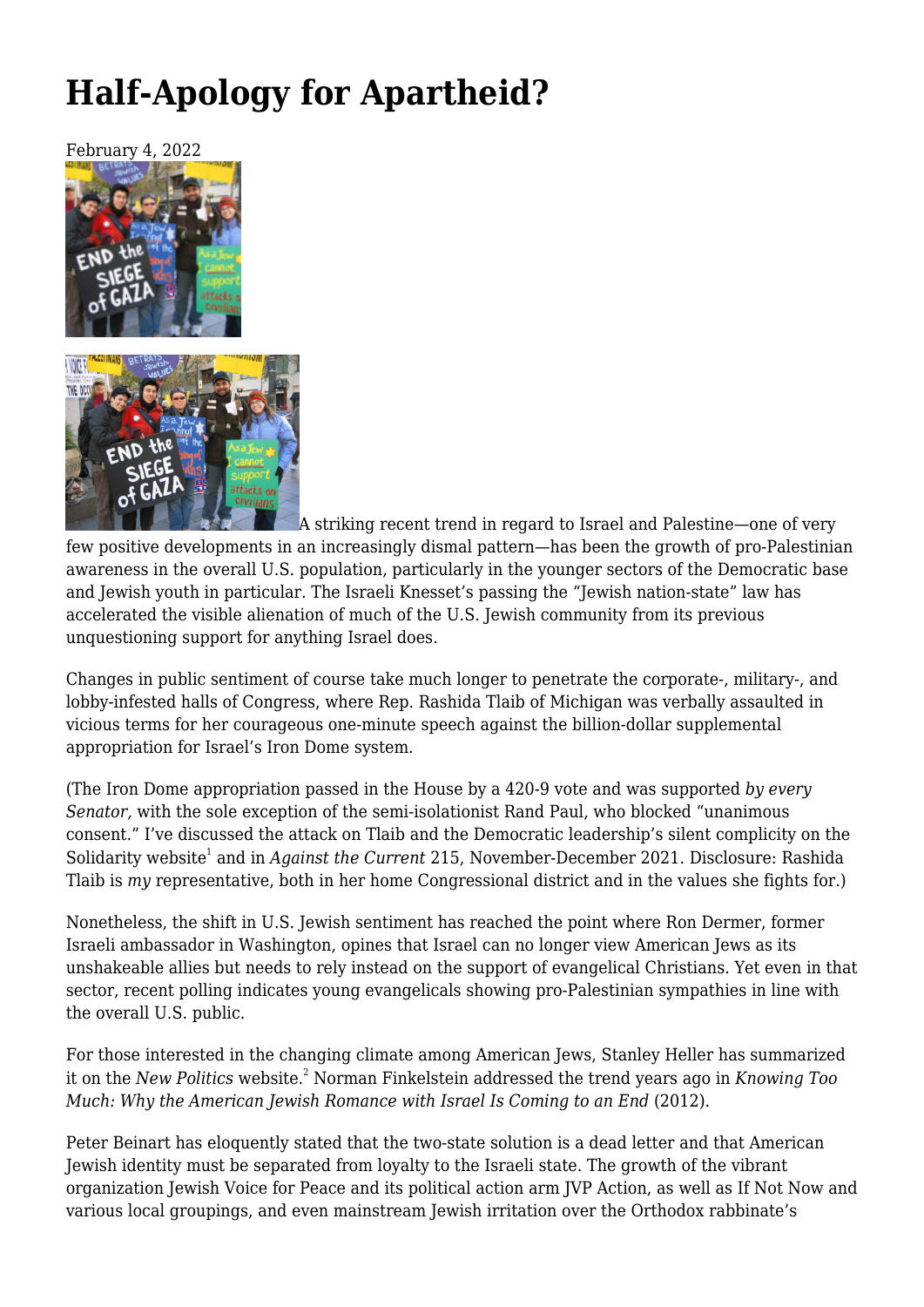monopoly over marriage and conversion in Israel, further illustrate the trend.

Against this backdrop, Susie Linfield's *The Lions' Den* reads like an intervention toward holding back this encouraging tide. Partly a defense of progressive aspirations that were ostensibly embedded in traditional Zionism—in contrast to what she perfectly well knows to be Israel's acts on the ground—it's been widely praised in outlets from the liberal *Moment* to the neocon *Commentary* and advertised on the its cover as "co-winner of the fall 2019 Natan Notable Book Award, sponsored by the Jewish Book Council."

With those credentials, it may come as little surprise to readers of this journal that it's an irritating, often infuriating book—so much so that this reviewer had to put it aside several times to get enough distance to assess it fairly. In brief, here's why:

1) *The Lions' Den* purports to be a critical dissection of the left's problematic relations with Zionism, but its most interesting chapters (see below) are almost entirely irrelevant to discussions on *today's* actual left, about which Linfield seems to know or care little.

2) Where she does directly address the present left, in a 37-page polemic against Noam Chomsky's writings on the Middle East ("The Responsibility of Intellectuals," 262-298), she manages to entirely ignore Chomsky's *most important point*.

3) While critically praising, in particular, I.F. Stone and Fred Halliday, Linfield misses a crucial part of what they actually said and meant—characteristic of her myopia with which I'll conclude this review.

## **What Is Zionism Anyway?**

Linfield begins with recognizing the existence of "many kinds of Zionists; unless otherwise noted, I generally take this to mean those who support a democratic state for the Jewish people" (4).

Say what? By this absurdly constrained definition, "Zionism" must be virtually extinct, particularly in Israel where the overwhelming Knesset majority, as well as the courts, enact measures placing the state's "Jewish" character above anything formally democratic about it.

Topping that is the mystification of a "state for the Jewish people," privileging non-Israeli Jews over the state's non-Jewish citizens. How that can be "democratic" is something Zionist liberals don't address. This isn't to disparage Israeli democracy entirely: It's possible there to indict a sitting head of government for corruption, unlike the situation in one close-to-home democracy we could mention—but that's a different matter.

Remarkably, to be fair to Linfield, she knows what's happening, as she states explicitly: "Israelis—not all, but a seemingly overwhelming number—have told themselves that the Palestinians are not a people, or that this people does not desire or deserve national sovereignty. … Israelis have told themselves that they can oppress another nation without wreaking havoc on their own democratic institutions" (300).

Between those two quotes is Linfield's book-length attempt at squaring the circle, mostly through a trip down memory lane interrogating the works of a series of historical authors. As for "the Left," she proposes that its switch from Israeli to Palestinian sympathies was not so much "the result of the brutal Israeli Occupation" as "the transformation of the Left itself … from defining itself as antifascist to defining itself as anti-imperialist, and to an identification of the formerly colonized peoples of the Third World as the main agents of social justice" (4).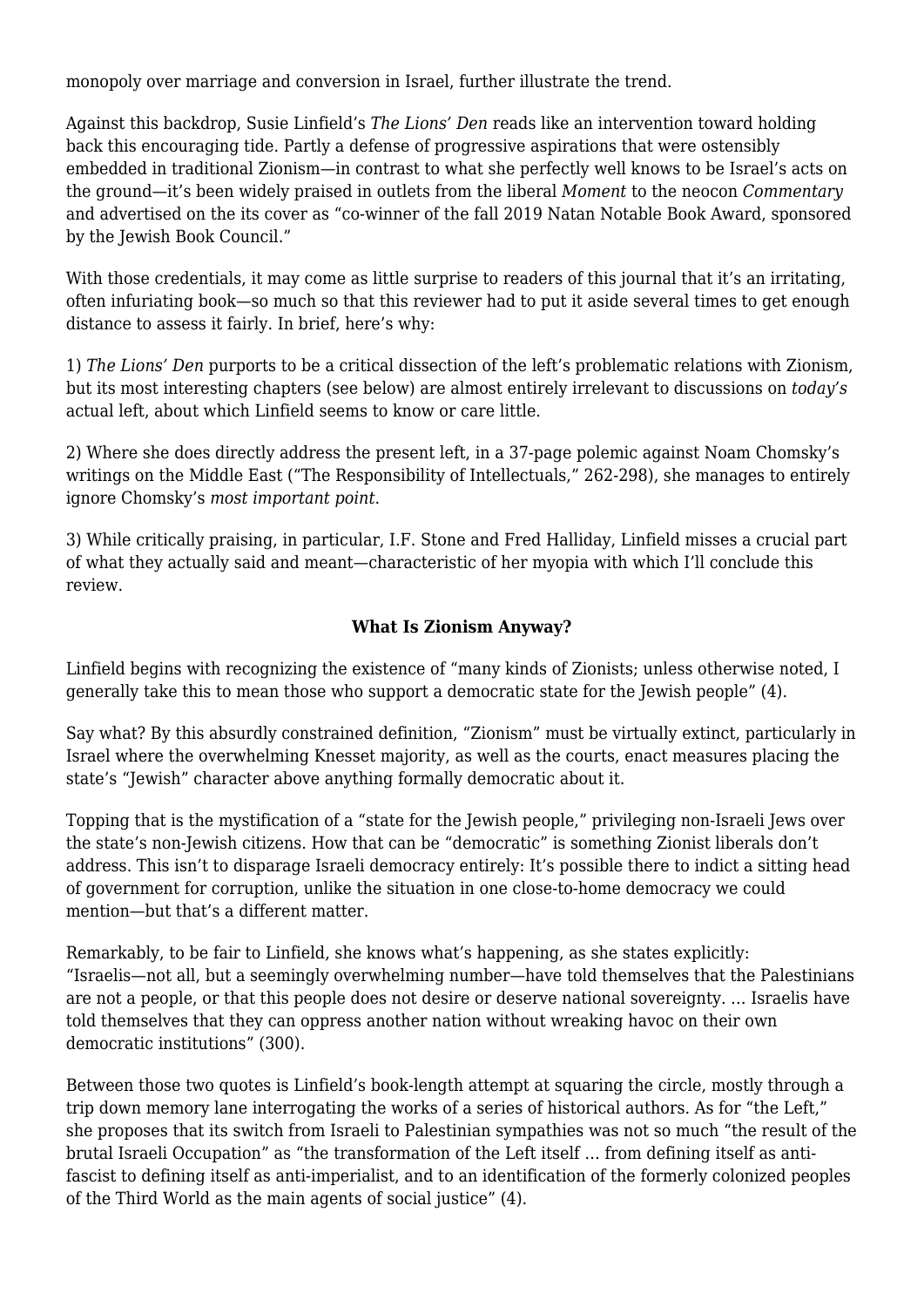That paints both "old" and "new" lefts with a pretty broad brush. In any case, regular readers of *New Politics* are attuned, I think, to the shortcomings of "Third Worldism." More to the point here, however, Zionism's quarrel with the left since the 1960s is precisely our recognition—thanks in considerable part to the pioneering theoretical work of the Israeli Marxist Matzpen group—that Israel is a product and ongoing expression of what's called "settler colonialism."

According to Linfield, this newly anti-imperialist left is largely blind to Palestinian and Arab sins of "rejectionism" and terrorism. That's why it's unfortunately necessary here to observe—even though it's generally bad form for a reviewer to critique an author for the book she didn't write—that *today's* left is almost entirely absent from her discussion.

She touches briefly on the important work of Rashid Khalidi, particularly his criticism of the Palestine Liberation Organization's onetime "armed struggle" fetish (prior to transforming to its present role as a subaltern agent of the Occupation) but not his full dissection of Israeli methods of crushing Palestinian aspirations for self-determination. Aside from brief references to Enzo Traverso's critique of twentieth-century Marxism's shortcomings in confronting anti-Semitism and the Nazi genocide, today's left goes virtually unmentioned.

A very brief list of important current writers Linfield never mentions would include Gilbert Achcar (*The Arabs and the Holocaust: The Arab-Israeli War of Narratives*, 2010), Norman Finkelstein (*Knowing Too Much*, cited above, and his many other books including *Gaza: A Requiem into its Martyrdom*, 2018), Moshe Machover (*Israelis and Palestinians: Conflict and Resolution*, 2012), Jeff Halper (*An Israeli in Palestine: Resisting Dispossession, Redeeming Israel*, 2008; *War Against the People: Israel, the Palestinians and Global Pacification*, 2015; *Decolonizing Israel, Liberating Palestine: Zionism, Settler Colonialism and the Case for One Democratic State*, 2021 [the latter published, of course, later than Linfield's book]), and many others including the new Israeli historians.

These authors are not obscure, and their works are certainly relevant for a meaningful discussion of today's pro-Palestinian left. Among historical figures, Linfield's reading is wide but gap-filled. She focuses on several superstars but appears entirely unaware, for example, of the U.S. socialist Hal Draper who back in the 1950s documented the basic facts of the 1947-49 Zionist ethnic cleansing of Palestine, all hiding in plain sight in a New York YIVO library. (See "The Great Land Robbery,"<sup>3</sup> and Draper's Winter 1967 *New Politics* essay, "The Origins of the Middle East Crisis."<sup>4</sup>)

## **Historical Excursions**

The book's core chapters are a mixed bag, covering "Europeans" Hannah Arendt and Arthur Koestler; "Socialists" Maxime Rodinson, Arthur Koestler, Isaac Deutscher, and Fred Halliday; and "Americans" I.F. Stone and Noam Chomsky. They're hard to encapsulate in a single review, but they're most absorbing when the author seems to engage in dialogue across the decades with her subjects.

This requires a certain empathy, best expressed in the chapter "Hannah Arendt. Left, Right or Wrong?" where Linfield works out her own complex relationship with Arendt and the "tortuous saga of Arendt and Zionism" (78). Arendt of course was grappling with intractable antinomies of the midtwentieth century: the necessity and yet utter futility of Jewish military resistance to Nazism, the desperate urgency of a home for the Jewish refugees and yet the certainty, which Arendt understood all along, that their settlement in Palestine meant an inevitable confrontation with the indigenous population and the larger Arab world. For me this is the book's best chapter.

On the other hand, Linfield has no affinity with "Arthur Koestler. The Zionist as Anti-Semite," who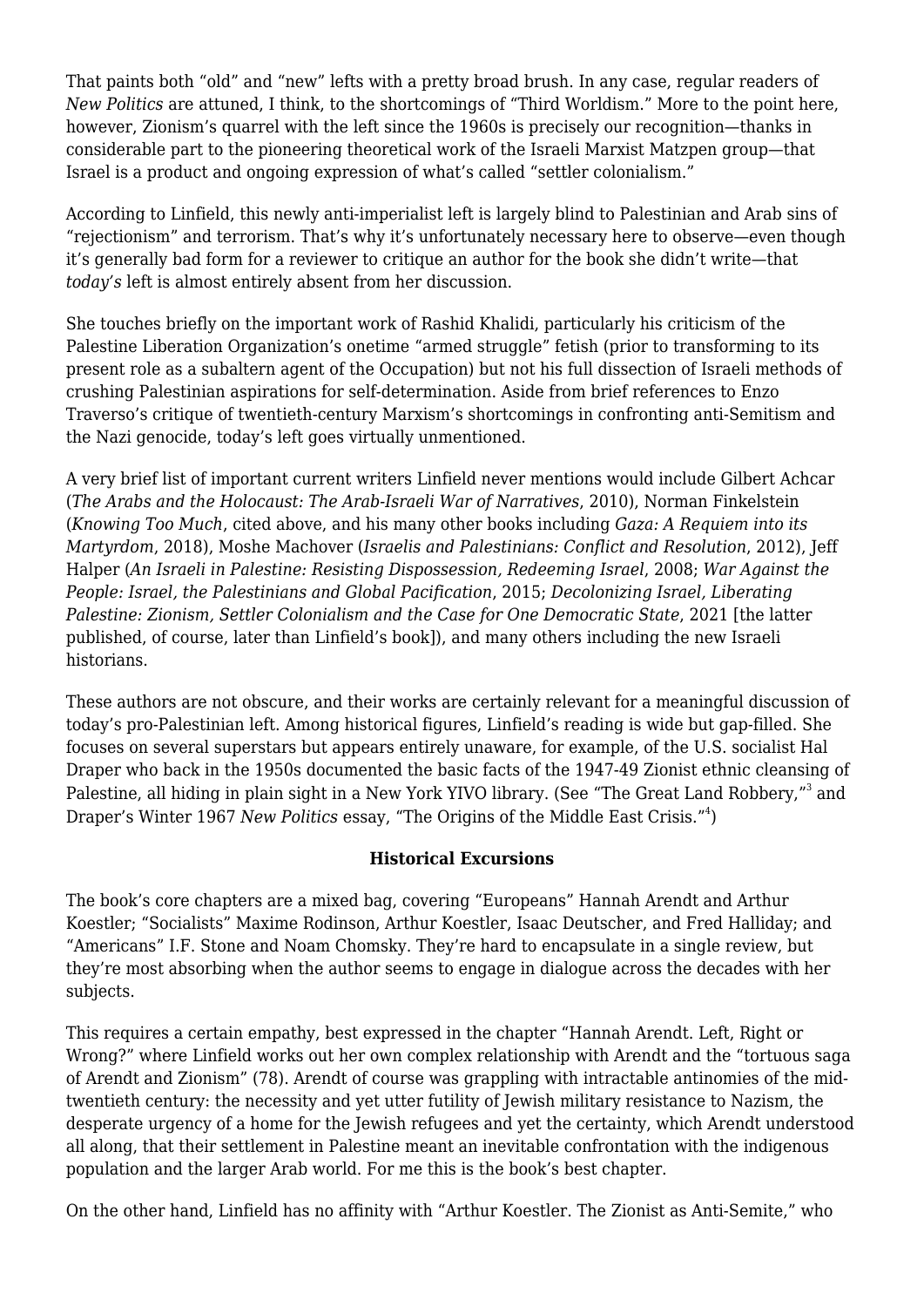"despised the Jews of the Diaspora" yet "wasn't fond of the Israeli Sabra either" (80). This chapter (I read it so you don't need to) is of little interest and even less relevance for today. I don't understand why it's there. Readers interested in this (two-time) Zionist and anti-Zionist, Communist and anti-Communist, consistent misogynist, science journalist, and purveyor of several crackpot theories can consult his autobiographical works and novels.

Linfield's engagement with more-or-less-traditional Marxism is her chapters on Maxime Rodinson and Isaac Deutscher. Regarding the former's critical support of Arab nationalism, she charges that "Rodinson repeatedly stated that the Arab states had recognized Israel 'in practice' after the 1948 and 1967 wars, though he must have known this was untrue" (132).

In fact, serious Middle East historians like Avi Shlaim and Rashid Khalidi, among many others, know it *is* true and that the bloody (and useless) rhetoric of Arab regimes covered up peace initiatives that Israel consistently rejected—because its acceptances of the 1947 UN partition plan and 1949 armistice lines were only tactical.

Rodinson, says Linfield, "often evaded the nefarious and unique aspect of Palestinian and Arab nationalists: their desire not only to build their own state, which is legitimate, but also to eliminate a neighbor, which is not" (132). To whatever extent this is true, it is hardly a "unique" sin among nationalist movements, as is clear from the example of political Zionism *from its very inception*.

At the same time, Linfield recognizes that "[t]hough he [Rodinson] did not believe in the reality of a Jewish people, he believed in the reality of an Israeli people; though he deplored the founding of the Israeli state, its sovereignty was a fact" (135). Here as elsewhere, I don't think that Linfield recognizes that this distinction is both crucially important and entirely consistent with democratic and socialist principle.

In discussing Isaac Deutscher, Linfield traces his responses to the emergence of genocidal Nazism, the overwhelming tragedy of the destruction of European Jewry, and his shifting attitudes toward the Israeli state culminating in his post-1967 revulsion, all in her view "intimately tied to his conflicted feelings about the Jewish world of his childhood" (155). It seems to me that Deutscher's changing positions are much more straightforwardly explained in political terms.

Space doesn't permit here a discussion of a problem that's not directly related to the Zionist-Palestine conflict: the difficulty of Deutscher, along with many secularists including "classical Marxists," to account for the persistence of Jewish identity, with its ability (like other cultures) to evolve in multiple directions rather than remaining an ossified relic—not only because of antisemitism. (For a detailed treatment of Deutscher's problematic stance in this regard, I recommend Samuel Farber's New Politics essay.<sup>5</sup>)

Linfield is strongly sympathetic to Albert Memmi and Fred Halliday, and to I.F. Stone, although after 1967 he allegedly "ignored the role of Palestinian terror and the agonies of Jewish history on the Israeli psyche" as well as "the irredentist strain of the Palestinian movement and the larger Arab world" (260). (She seems oblivious to Noam Chomsky's observation: That "strain" never seriously threatened Israel, while Palestinian or Arab peace initiatives endangered Israeli-U.S. rejectionism and needed to be suppressed at all costs.)

Linfield praises Memmi for his dual anti-colonialism and critique of nationalism. Fair enough as far as it goes, but too comfortable. In favorably quoting *The Colonizer and the Colonized,* she doesn't come to grips with the stark challenge Memmi posed from the standpoint of his own dual indigenous Tunisian and Jewish identities: "Once he has discovered the import of colonization and is conscious of his own position [vis-à-vis] that of the colonized and their necessary relationship, is he going to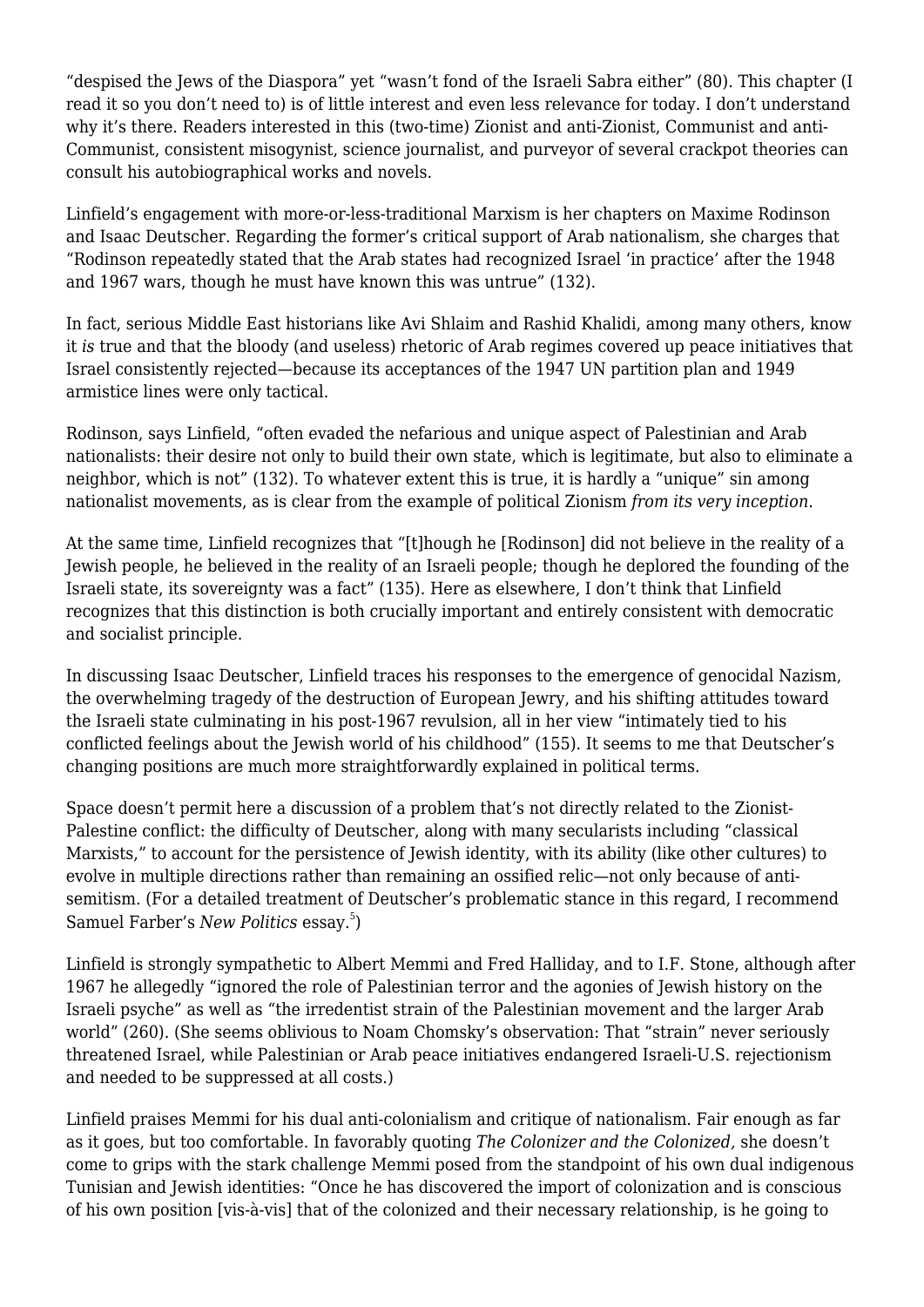accept them? Will he agree to be a privileged man, and to [merely] underscore the distress of the colonized?" (Memmi quoted by Halper, *Decolonizing Israel, Liberating Palestine*, 8).

Halper takes this as his own challenge to be the "colonizer who refuses" privilege. As I previously noted, he's one of *today's* writers of whom Linfield takes no notice, which is a shame.

As for Fred Halliday, Linfield salutes his critical Marxist intelligence but is most laudatory where sharp critique is most required: his despairing embrace of imperialist so-called humanitarian intervention after the September 11, 2001, terrorist attacks. For a more balanced assessment, I recommend Phil Hearse's 2002 review, "Fred Halliday and Pax Americana."<sup>6</sup>

The most infuriating of Linfield's chapters is on "Noam Chomsky. The Responsibility of Intellectuals," finding that the key to Chomsky's worldview and its "weakness" is that "[h]is loyalty to principle has morphed into a crippling ideological rigidity that prevents him, time and again, from apprehending what is happening in the world around him" (297).

Many among Chomsky's admirers, in fact, would criticize his "rigidity" in clinging to the two-state solution mantra long after it's become a mirage in the waves of Israeli settlement during these miserable decades after the Oslo Accord. That, however, is definitely not Linfield's critique.

It would be unbearably tiresome for this reviewer, even more so for *New Politics* readers, to enter into a point-by-point dissection of her contentions that Chomsky ignores Palestinian and Arab rejectionism, reactionary nationalism, brutal regional regimes, and the general reality that "the Middle East is not Chomskyland" (298). Chomsky himself is capable of that slog if it's worth his time.

The central point that Linfield can't comprehend is the very title of Chomsky's major work on the subject: *Fateful Triangle: The United States, Israel, and the Palestinians*. "The United States" comes first in the triangle precisely because, as Chomsky contends more insistently than on any other point, *it's been U.S. policy and intellectual culture* that has enabled Israel's rejectionism and its authorities' "crimes of persecution and apartheid," in the words of the 2021 Human Rights Watch report.

Linfield takes no note of what Chomsky says about this pivotal issue—nor does she address U.S. policy at all. As I stated at the outset, U.S. political culture is changing at the base—to the alarm and fury of Israel's propagandists—although not yet in the halls of power. Even with her own criticisms of Israel, Linfield represents a good left-wing liberal arm of the very intellectual culture that's been Chomsky's central target—which may help explain why she can't see the point.

## **Missing Crucial Distinctions**

Two examples in particular, for me, strikingly highlight what I call Linfield's myopia. The first is her treatment of I.F. Stone's *Underground to Palestine* (1947 and 1978), a book she knows well (she actually wrote about it back in 2012, in *Dissent*).

Stone's book is a gripping firsthand report for *PM* magazine of a 1946 voyage of Jewish displaced persons, Holocaust survivors, on a boat illegally headed to Palestine. It's a story I strongly recommend to activists trying to comprehend the desperate journeys of refugees—then and now, including the horrors we've witnessed from Afghanistan and Myanmar to the crime scene at the United States' southern border—and why the Zionist dream commanded understandably powerful progressive and emotional appeal in the wake of World War II, at a time when the Palestinian people's own story was essentially untold.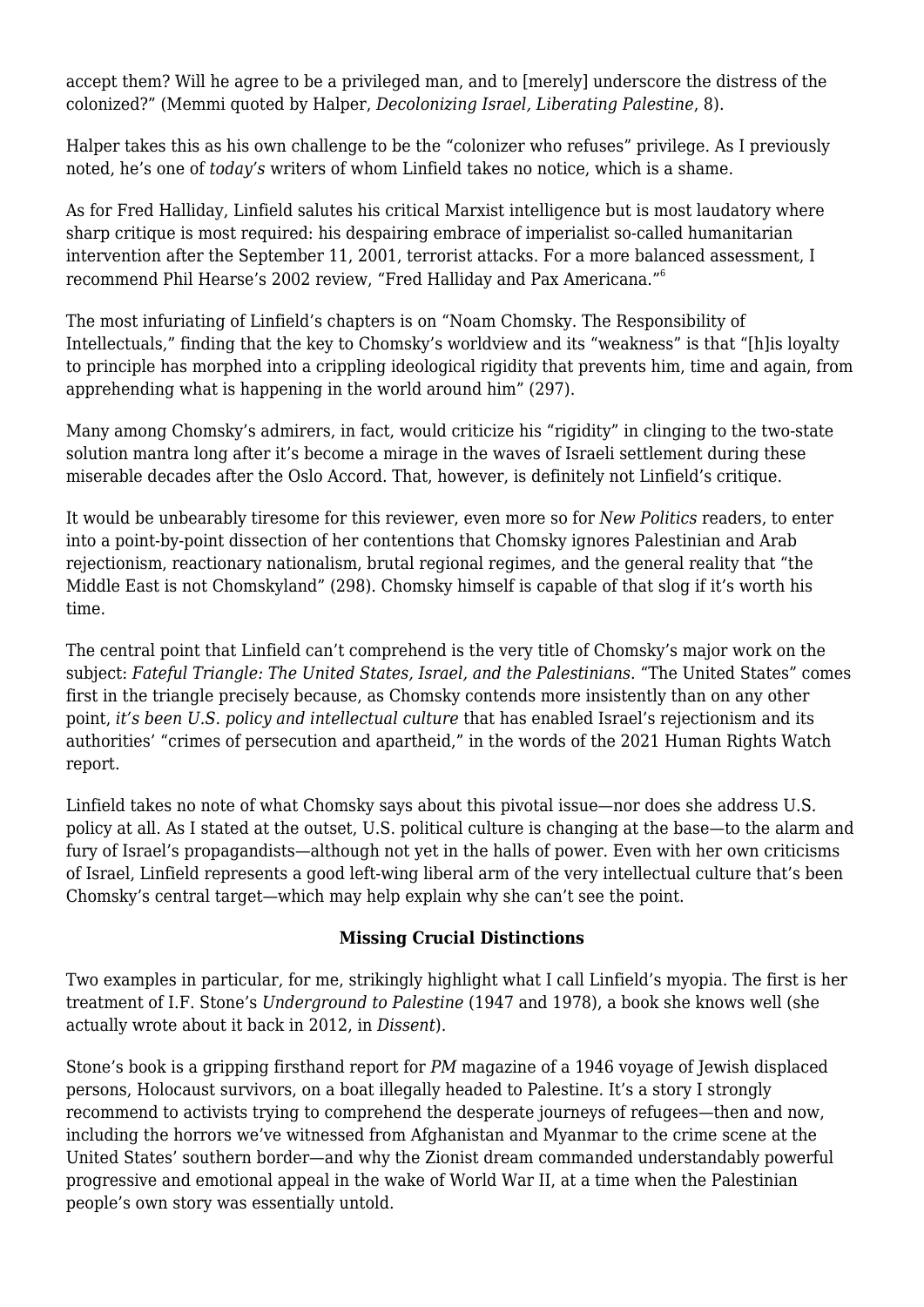Missing in Linfield's account, however, is the book's contemporaneous fate, as Stone recounted when it was reissued three decades later. It's a story Linfield knows but obviously considered peripheral, yet it's vitally important.

After the harrowing journey, Stone arranges an interview with Arab League leader Azzam Bey and tells him, "Nothing will stop the people I traveled with from rebuilding a great Jewish community in Palestine" (Stone quoted by Linfield, 240).

Stone's dispatches were a sensation in *PM*, and the American Zionist leadership intended to promote the book with high-powered funding and a tour. They only wanted a one-word change: that Stone change "community" to "state" in accounting his conversation with Azzam Bey. Stone declined—"Jewish state" wasn't what he'd said, or what he meant. So there was no promotion or tour, and the book went "underground" until its 1978 republication.

Linfield isn't covering this up—rather, she simply does not recognize the significance of what the Zionist movement's 1940s leadership, and Hannah Arendt in her 1945 "Zionism Reconsidered," already perfectly understood: Zionism had consolidated around an all-out statist program, frontal confrontation with Palestine's Arab society was certain, and other possibilities including non-statist Zionist dissent were to be suppressed.

My second illustration is Linfield's quotation of Fred Halliday's argument that "The Jews of the world are not a nation, but Israelis are not just Jews.

"Israelis … have a culture, language and history distinct from that of Jews in gentile countries. While Jews do not form a nation, Israelis do" (Halliday quoted by Linfield, 211).

Exactly! It's the same distinction that some of the authors whom she knows, like Maxime Rodinson and Rashid Khalidi, and others she apparently doesn't, such as Hal Draper and Moshe Machover, have clearly laid out. Linfield even goes on to say, parenthetically, "This was not, of course, a Zionist position, which posits that Jews do form a nation." She apparently doesn't notice that the point isn't parenthetical, but *fundamental*.

One is left with a sense that Linfield, like so many liberal Zionists, is caught between living in her version of a bygone dream and her knowledge of the reality that Israel has become, but which she won't name outright: a *Jewish-supremacist state* with all its ugly implications, making mockery of the so-called democratic state for the Jewish people.

Certainly Zionism is hardly the only movement that turned out quite differently than many of its adherents and allies hoped or intended. Far from it, as we socialists and anti-imperialists know too well. But Linfield's much-praised book ultimately reflects a liberal-Zionist entanglement that's not hers alone: They know the truth, but they can't quite handle it.

Notes

- 1. David Finkel, "['Threshold Crossed' in Congress: The Assault on Rashida Tlaib,"](http://solidarity-us.org/threshold-_crossed/) Sept. 30, 2021.
- 2. Stanley Heller, "[We Anti-Zionists Speak for a Quarter of U.S. Jews,"](http://newpol.org/we-anti-zionists-speak-for-a-quarter-of-u-s-jews/) Sept. 13, 2021.
- 3. *[The New International](http://marxists.architexturez.net/archive/draper/1957/xx/tragedy.html)*[,](http://marxists.architexturez.net/archive/draper/1957/xx/tragedy.html) Winter 1957, 7–30.
- 4. Hal Draper (1967), "*T*[he Origins of the Middle East Crisis](https://www.marxists.org/archive/draper/1990/zionism/07-origins.htm)." In *New Politics* Winter 1967.
- 5. ["Deutscher and the Jews: On the Non-Jewish Jew—An Analysis and Personal Reflection](http://newpol.org/issue_post/deutscher-and-jews/)" ([Winter](https://newpol.org/issues/new-politics-vol-xiv-no-4-whole-number-56)